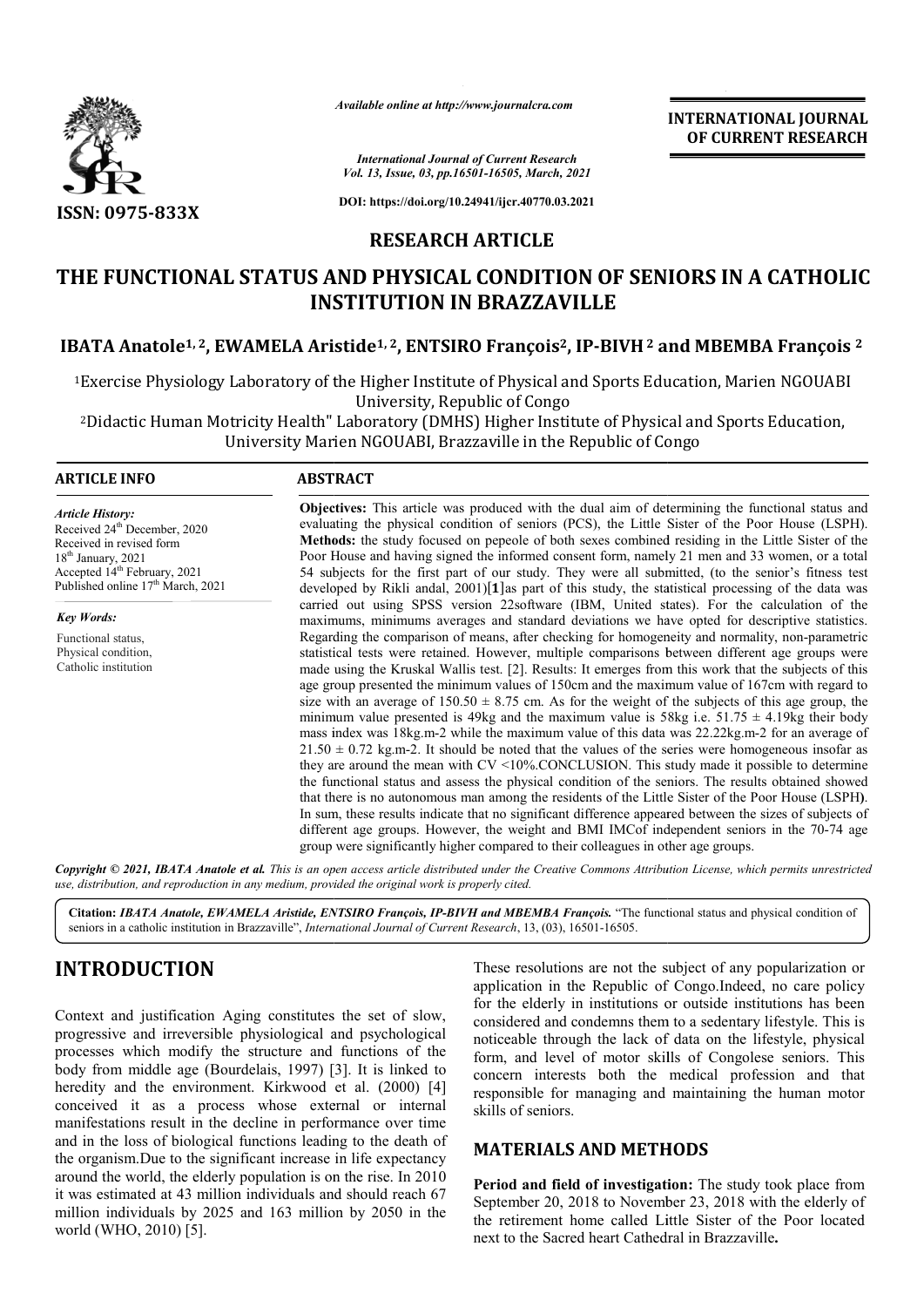**Population:** The population of this study consisted of all people of both sexes combined residing in the the Little Sister of the Poor House (LSPH**)** and having signed the informed consent form, i.e. 22 men and 35 women, made it possible to identify 21 men and 33 ladies, i.e. a total of 54 subjects for the first part of our study. There were two types of criteria used to select this sample: inclusion criteria and exclusion criteria.

#### **Inclusion criteria**

- be aged 60 and over;
- reside in the Little Sister House of the Poor permanently and continuously for at least a year;
- have signed the informed consent form;
- have participated in the interview relating to the assessment of autonomy

#### **Exclusion criteria**

- be miss at the time of our study.
- not signing the informed consent form.

For the second phase of this study, another non-probability sample of 16 women was selected according to the inclusion and exclusion criteria.

#### **Inclusion criteria**

- have no handicap for the practice of a physical activity;
- have no functional limitations;
- have taken part in physical aptitude assessment tests.

#### **Exclusion criteria:**

-present contraindications to the practice of a physical activity.

#### **Data collection techniques**

The study consisted of two parts, namely:

- determination of the functional status of resident subjects;
- assessment of the physical condition of subjects declared independent at the end of the first part.

**Assessment of physical condition:** The measurement of anthropometric variables (size and weight to determine the body mass index) and physical aptitude tests in particular (the senior fitness tests developed by Rikli et al., 2001 [6]) have of our subjects.

**Anthropometric measurements:** The anthropometric variables evaluated were that of weight and height. Anthropometric measurements (height, weight) were carried out and recorded using the technique recommended by the KINO-QUEBEC Committee on the physical activity evaluation file (2002) [7].

**Statistical processing of data:** In the framework of this study, the statistical processing of the data was carried out using SPSS version 22 software (IBM, United States). For the calculation of the maximums, minimums, averages and standard deviations we have opted for descriptive statistics. Regarding the comparison of means, after checking for homogeneity and normality, non-parametric statistical tests were retained. However, multiple comparisons between different age groups were made using the Kruskal Wallis test.

#### **RESULTS**

**Presentation and analysis of results:** In order to determine the functional status and assess the physical condition of the elderly in the the Little Sister of the Poor House, it was useful to present: the functional status of these seniors, their anthropometric characteristics and their physical condition. Figure 1 shows the distribution by age group and function of functional status of residents of the the Little Sister of the Poor House.



effectif =members ans = years frele =frail autonome= autonomous dependant= Dependent

#### **Figure 1. Overall trend in the functional status of seniors at the Little Sister of the Poor House**

Autonomous elderly people were much more enumerated in the 60-64 age groups, and 80-84 years, and little identified in the other age groups (65-69 years, 70-74 years, 75-79 years and 90-94 years). Dependent women were not registered in the 60-64 age group. On the other hand, they were less numerous between 65-69 years old, a few between 80-84 years old, more numerous between 75-79 years old and much more numerous between 85-89 years old. They have also not been observed between 90-94 years. Most of the frail children were in the 80- 84 age group, followed by 85-89, 60-64 / 75-79 and 65-69 years / 90-94 years.



statut foctionnel =Functional status hommes= men femmes= women source d enquete personnelle =personal survey source

#### **Figure 2. Illustrates the influence of gender on the functional status of the elderly at the Little Sister of the Poor House**

Figure 2 has shown that there is no autonomous man in the Little Sister House of the Poor. However, among women, 16 were declared independent. In addition, women in a state of fragility were more numerous than men in the Maison Petite Sœur des Pauvres, at a rate of 13 women against 10 men. Conversely, men in a situation of dependency were more numerous than men. their female counterparts (nearly three times that of women) with respective values of 11 and 4. Figure 3. Represents the number of autonomous, frail and dependent subjects of the It emerges from the analysis of this figure that the subjects in a state of fragility were the most numerous, that is to say a total of 23.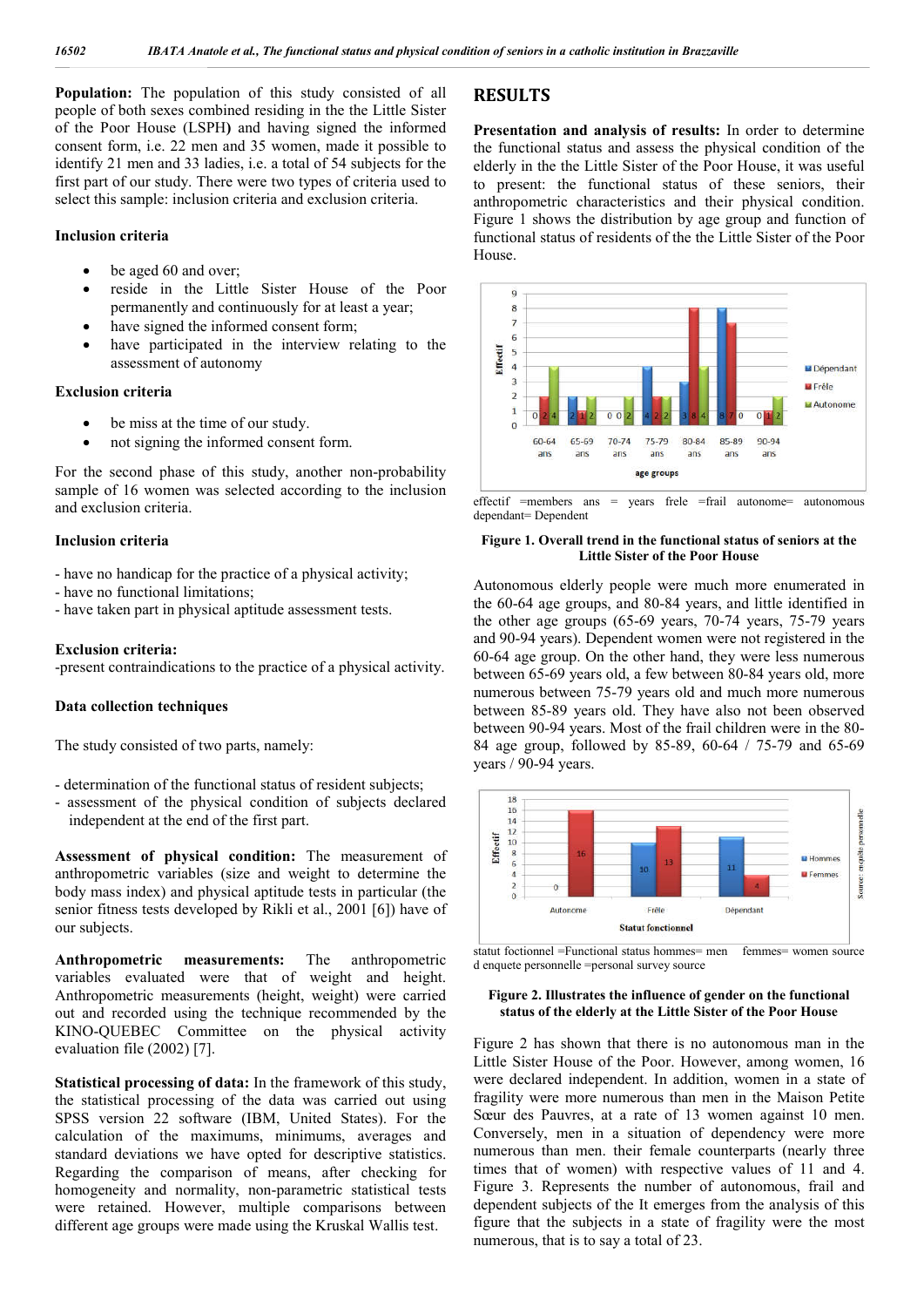**Anthropometric characteristics:** Subjects in this age group presented the minimum value of 150cm and the maximum value 167cm for size with an average of  $158.50 \pm 8.74$  cm. As for the weight of subjects in this age group, the minimum value presented is 49 kg and the maximum value is 58 kg, ie  $51.75 \pm 4.19$  kg. Their minimum body mass index was 18 Kg.m-2 while the maximum value of this data was 22.22Kg.m-2 for an average of  $21.55 \pm 0.72$  Kg.m-2. It should be noted that the values of the series were homogeneous insofar as they are around the mean with CVs <10%. Table 2: Shows the age, height, weight and body mass index (IMC) of independent female subjects as the mean and standard deviation ( $m \pm \Box$ ).

compared to their colleagues in other age groups in terms of weight and IMC ( $p \le 0.05$ ).

**Physical condition:** The results of various physical aptitude tests (Rikli et al., 2001) [8], namely seated flexibility, back scratches, arm bends, sit-stand, back and forth and the 6 minute walk are presented in the tables below according to the age group of the subjects. Reading Table 3: reveals that seniors in the 60-64 age group performed better on the flexibility and back scratch tests compared to their counterparts in other age groups ( $p \le 0$ , 05). Likewise, the number of arm flexions was significantly higher among seniors in the 60-64 age group compared to their colleagues in



**Figure 3: Evolution of the functional status of the seniors of the Little Sister of the Poor House**

**Table 1. Minimum, maximum, mean associated with the standard deviation and the coefficient of variation of the age, height, weight and IMC of subjects in the 60-64 years age group**

|     | size (cm) | weight $(Kg)$ | $MC (Kg.m^{-2})$ |  |  |  |
|-----|-----------|---------------|------------------|--|--|--|
| Min | 150       | 49            | 18.00            |  |  |  |
| Max | 167       | 58            | 22.22            |  |  |  |
| x   | 158.50    | 51.75         | 21.55            |  |  |  |
|     | 8.74      | 4.19          | 0.72             |  |  |  |
| Cν  | 5.51      | 8.10          | 3.33             |  |  |  |

**Table 2. Size, weight and IMC of independent seniors of the different age groups of the Little Sister of the Poor House**

|                  | $60-64$ ans<br>$(n=4)$ | $65-69$ ans<br>$(n=2)$ | $70-74$ ans<br>$(n=2)$ | 75-79 ans<br>$(n=2)$ | 80-84 ans<br>$(n=4)$ | $90-94$ ans<br>$(n=2)$ |       |       |
|------------------|------------------------|------------------------|------------------------|----------------------|----------------------|------------------------|-------|-------|
| Taille (cm)      | $158.5 \pm 8.74$       | $152.00\pm2.83$        | $143.50 \pm 2.12$      | $149.50\pm3.54$      | $154.25 \pm 2.50$    | 152.00±4.24            | 07.28 | 0/20  |
| Poids $(Kg)$     | $51.75 \pm 4.19$       | $47.50\pm3.54$         | $82.00 \pm 0.00*$      | $52.00 \pm 2.83$     | $53.00 \pm 2.16$     | $38.5 \pm 0.71$        | 11.09 | 0.049 |
| $MC (Kg.m^{-2})$ | $21.55\pm 0.72$        | $20.54\pm 0.77$        | $39.59\pm0.83*$        | $23.6\pm 0.17$       | $22.27\pm 0.37$      | $7.03 \pm 1.13$        | 13.22 | 0.021 |
|                  |                        |                        |                        |                      |                      |                        |       |       |

Différence significative

P : kruskalwallis

ans= years, Taille= Size, weight=poids, IMC= differnce significative; \* : significant difference

|  | Table 3. Motor performance of the seniors of the different age groups of the Little Sister of the Poor House |  |  |  |
|--|--------------------------------------------------------------------------------------------------------------|--|--|--|
|  |                                                                                                              |  |  |  |

|                       | $60-64$ ans<br>$(n=4)$ | $65-69$ ans<br>$(n=2)$ | $70-74$ ans<br>$(n=2)$ | 75-79 ans<br>$(n=2)$ | 80-84 ans<br>$(n=4)$ | 90-94 ans<br>$(n=2)$ | $\gamma^{\scriptscriptstyle +}$ | Ddl | D     |
|-----------------------|------------------------|------------------------|------------------------|----------------------|----------------------|----------------------|---------------------------------|-----|-------|
| Sitting flexibility   | $-3.06\pm0.13*$        | $-4.00 \pm 0.00$       | $-4.5 \pm 0.00$        | $-5.00 \pm 0.00$     | $-5.50 \pm 0.41$     | $-6.50\pm0.35$       | 14.434                          |     | 0.013 |
| Back scraper          | $-11.75 \pm 0.29*$     | $-13.00 \pm 0.71$      | $-14.00 \pm 1.41$      | $-15.00 \pm 1.41$    | $-17.00 \pm 0.82$    | $-21.00 \pm 0.00$    | 14.119                          |     | 0.015 |
| Arm flexions          | $12.50 \pm 0.8*$       | $11.75 \pm 0.35$       | $11.5 \pm 0.71$        | $11.50 \pm 0.71$     | $9.50 \pm 0.58$      | $07.5 \pm 0.71$      | 13.102                          |     | 0.022 |
|                       | $11.50\pm0.58*$        | $9.50 \pm 0.71$        | $07.5 \pm 0.1$         | $7.00 \pm 0.00$      | $5.5 \pm 0.58$       | $3.00 \pm 0.00$      | 14.531                          |     | 0.013 |
| Round trip 6 min walk | $11.63 \pm 0.77*$      | $12.77 \pm 0.35$       | $13.22 \pm 0.04$       | $13.5 \pm 0.01$      | $14.73 \pm 0.98$     | $15.39 \pm 0.58$     | 13.995                          |     | 0.016 |
|                       | $327.25 \pm 6.91*$     | $271.46\pm4.01$        | $99.44 \pm 0.00$       | $92.63 \pm 0.53$     | $91.59 \pm 0.29$     | $85.83 \pm 0.42$     | 14.599                          |     | 0.012 |

P : Kruskal Wallis

\* : significant difference

The results of table 2: indicate that no significant difference appeared between the size of the subjects of the different age groups; however, the autonomous seniors of the age group of 70-74 years presented values significantly more high

other age groups ( $p \le 0.05$ ). In addition, seniors in the 60-64 age group also exhibited significantly greater values than those recorded by their colleagues in other age groups during the sitstand, round-trip and 6-minute tests. walking ( $p \le 0.05$ ).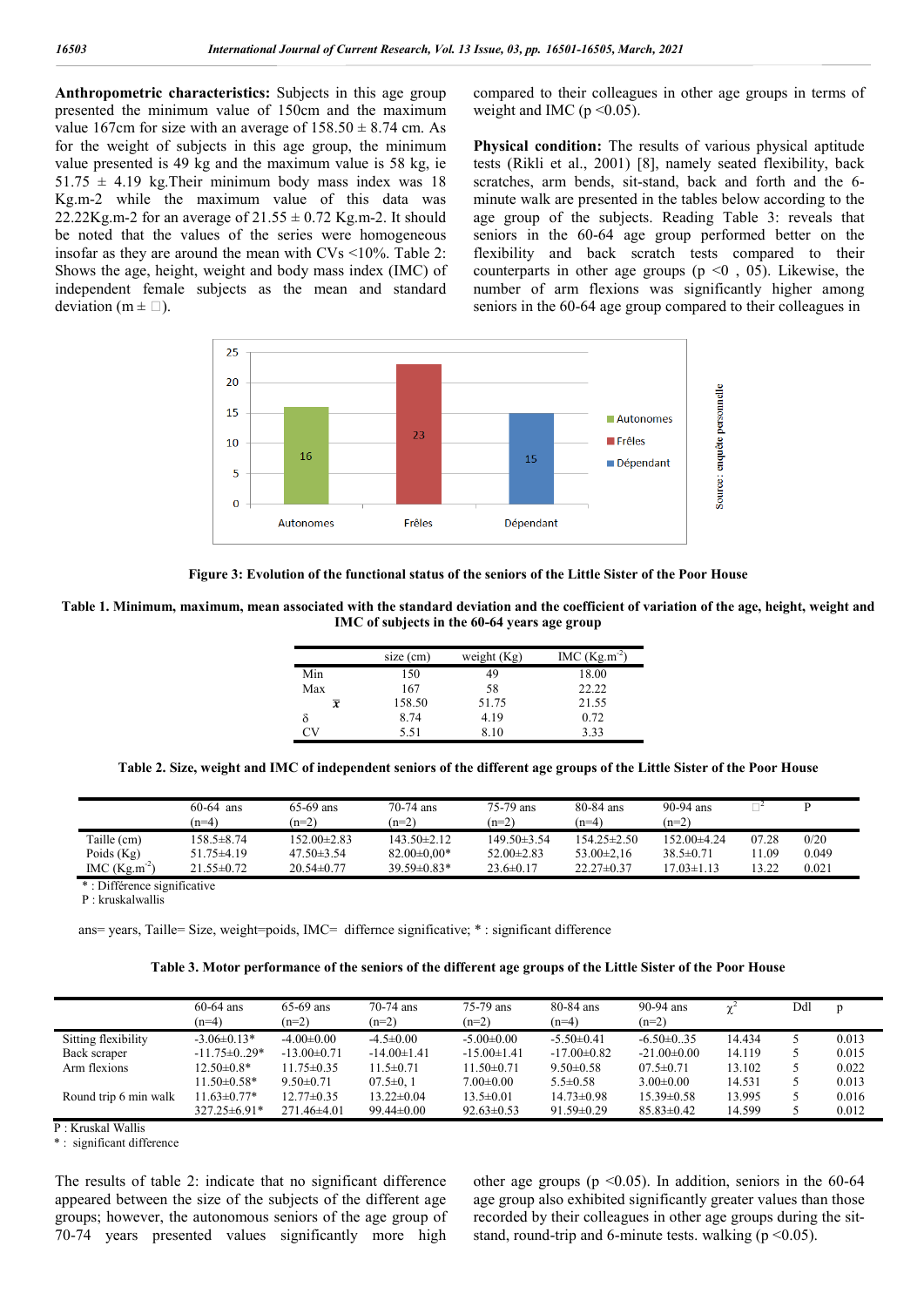### **DISCUSSION**

The objectives of this study were to determine the functional status and then to assess the physical condition of the seniors of the Little Sister of the Poor House

**Following the subjects' inactive and sedentary lifestyle, we formulated the following hypotheses:** independent seniors cared for in thelittle sister of the poor house are less numerous than the frail; the seniors cared for in the Little Sister of the Poor House are said to be in less physical condition. To verify these hypotheses, we used a cross-sectional study using an interview based on the ADL scale of Katz (1963) [9] and a battery of tests (Rikli and Jones, 2001). upstarts are therefore of considerable interest. Aging is a function of age and gradually induces the loss of physical potential. Indeed, several measures of loss of autonomy and disabilities have shown that people aged 60 or over, 26% report at least one functional limitation (physical, sensory or cognitive);  $12\%$ have difficulty washing and 28% say they receive human assistance (Brunel and Carrière, 2017) [10]. These results corroborate those of Tholomier (2014) [11] who reported a greater proportion of young and old little dependent.

Their lower dependence translates into the ability to perform activities of daily living. Zimmermann-Sloutskis et al. (2012) [12] found that autonomous people would be able, if necessary, to make purchases (61%), use public transport (49%) or prepare their meals (45%). These authors added that these people therefore have good mobility since nearly 80% of them can walk a short distance without assistance. Brunel and Carrière (op. Cit.) [13] These results show that there is no significant difference between the sizes of seniors in different age groups. However, this difference is not negligible. In fact, the size of subjects in the 60-64 age group is significantly larger followed by those of 80-84 years, 65-69 years / 90-94 years, 75-79 years and finally 70 -74 years (158.5  $\pm$  8.74 cm Vs  $154.25 \pm 2.50$  cm,  $152.00 \pm 2.83$  cm,  $152.00 \pm 4.24$  cm,  $149.50 \pm 3.54$  cm and  $143$ ,  $50 \pm 2.12$  cm) (table .2). This larger size of subjects aged 60-64 compared to those of older age groups reflects the reduction in height which is one of the phenomena attributable to aging. It is actually a shortening of the spine (1.2 to 5 cm) caused by thinning of the dorsolumbar vertebrae due to osteoporosis. This phenomenon, which is more marked in women, begins in their fifties (de Jaeger, op. Cit.) [14]. The results obtained show that the senior women of the Maison Petite Sœur des Pauvres in the 70-74 age group have a significantly higher weight compared to those of colleagues in the 80-84 age groups, 75-79 years, 60-64 years, 65-69 years and 90-94 years (82.00  $\pm$  0.00 Kg Vs 53.00  $\pm$  2.16 Kg,  $52.00 \pm 2.83$  Kg,  $51.75 \pm 4.19$  Kg,  $47.50 \pm 3.54$  Kg and  $38.5 \pm 0.71$  Kg, p < 0.05) (Table .2).

These results are dependent on a tendency to obesity in the young and old and the loss of lean mass with advancing age. Indeed, as of the advancement in age, the young old people accumulate adipose tissue while the oldest (75 years and over) gradually lose their muscle tissue and water (Mc'ardle et al., 2001) [15 ]. These results are similar to those obtained by Fakhouri et al. (2012) [16]. These authors make the same observation, noting that the prevalence of obesity is significantly higher among seniors aged 65 to 74 (41%) compared to others aged 75 and over (28%). These results also corroborate those of Schoenberget al. (2002) [16] who

observed twice as many people aged 75 and over underweight compared to younger people (5.0% and 1.2%). Since body weight is correlated with bone mass, the decrease in bone mass may be responsible for the decrease in body weight in people aged 90-94. The IMC being proportional to weight, senior women in the age group of 90-94 years are leaner than younger ones  $(17.03 \pm 1.13 \text{ kg.m}^2 \text{ vs } 21.55 \pm 0.72 \text{ kg.m}^2)$ ,  $20.54 \pm 0.77$  Kg.m<sup>-2</sup>, 22.27  $\pm$  0.37Kg.m<sup>-2</sup>, 23.6  $\pm$  0.17Kg.m<sup>-2</sup> and  $39.59 \pm 0.83$  Kg. m<sup>-2</sup>, p < 0.05) (Table 2). These results are always lower compared to those of their American counterparts. In this regard, Rikli et al. (op cit) [17], for the same physical tests, obtained the following mean scores respectively:  $\Box$ -4.5cm- + 1cm $\Box$ ;  $\Box$ -8cm- -1cm $\Box$ ;  $\Box$ 8-13 $\Box$ ;  $\Box$ 4-11 $\Box$ ;  $\Box$ 11.5s-7.3s $\Box$  and  $\Box$ 275m-480m $\Box$ . The comparison of the results of residents of the Little Sister of the Poor Institution with those of the standard values of Rikli et al. (op cit) [17] reveal the physical weakness of the former.

In fact, compared to subjects of other age groups, 60-64 year olds are significantly more flexible in their lower limbs (-3.06  $\pm$  0.13 Vs -4.00  $\pm$  0.00, -4.5  $\pm$  0.00, -5.00  $\pm$  0.00, -5.50  $\pm$  0.41 and  $-6.50 \pm 0.35$ ) and upper limbs  $(-11.75 \pm 0.29 \text{ Vs} -13.00 \pm 0.35)$ 0.71,  $-14.00 \pm 1.41$ ,  $-15.00 \pm 1.41$ ,  $-17.00 \pm 0.82$  and  $-21.00 \pm 0.82$ 0.00;  $p\Box 0.05$ ), (table. 3). These results denote a decline in the ability of subjects to perform larger movements as they age. They are explained by the failure of joint flexibility in connection with the progressive reduction of the conjugation cartilage, calcification of the ligaments with age.This can be linked to the thickening of the joint capsule by the waste responsible for the reduction range of movement In addition, they are compared to those of other stronger age groups of the arms  $(12.50 \pm 0.58 \text{ Vs } 11.75 \pm 0.35, 11.5 \pm 0.71, 11.50 \pm 0,$ 71,  $9.50 \pm 0.58$  and  $07.5 \pm 0.71$ ) and legs  $(11.50 \pm 0.58$  Vs  $9.50 \pm 0.71$ ,  $07.5 \pm 0.71$ ,  $7.00 \pm 0.00$ ,  $5.5 \pm 0.58$  and  $3.00 \pm 0.00$ 0.00) ( $p\Box 0.05$ ). They are also more agile compared to the older ones (11.63  $\pm$  0.77 Vs 12.77  $\pm$  0.35, 13.22  $\pm$  0.04, 13.5  $\pm$ 0.01,  $14.73 \pm 0.98$  and  $15.39 \pm 0.58$ ;  $p\Box 0.05$ ). Therefore, the reduced activity of myosin-ATPase, ATP and CrP especially in FT II affects muscle function. All age-related changes affect ATP production and physical work capacity, and they are more enduring than other age groups  $(327.25 \pm 6.91 \text{m})$ Vs271.46  $\pm$  4, 01 m, 99.44  $\pm$  0.00 m, 92.63  $\pm$  0.53, 91.59  $\pm$ 0.29 m,  $85.83 \pm 0.42$ m; p $\Box$ 0.05). These results are dependent on the reduction in maximum heart rate, stroke systolic ejection volumesystolic ejection,, arteriovenous  $O_2$  difference, and peak  $O_2$  uptake  $O_2$ maximum consumption (Broock and Fahey, 1985) [18]. These authors have pointed out that aging impairs the heart's ability to pump blood resulting from the gradual reduction in contractile force itself linked to the decrease in the capacity of activity  $(Ca^{2+}$ , myosin-ATPase). These results agree with those obtained by Fournier et al. (2012) [19]. In sum, this study reveals the lower proportion of independent seniors in the Little Sister of the Poor House, more elderly people with functional limitations or totally dependent. Overall, the independent seniors of the Little Sister of the Poor House have poor physical condition by standard values (Rikli et al., 1999 [21]; Fournier et al., 2012) [20]. Aging induces a gradual deterioration in the functional status, body composition and physical condition of the seniors of the Little Sister of the Poor House.

#### **REFERENCES**

World Bank (2014). Annual report 2014.